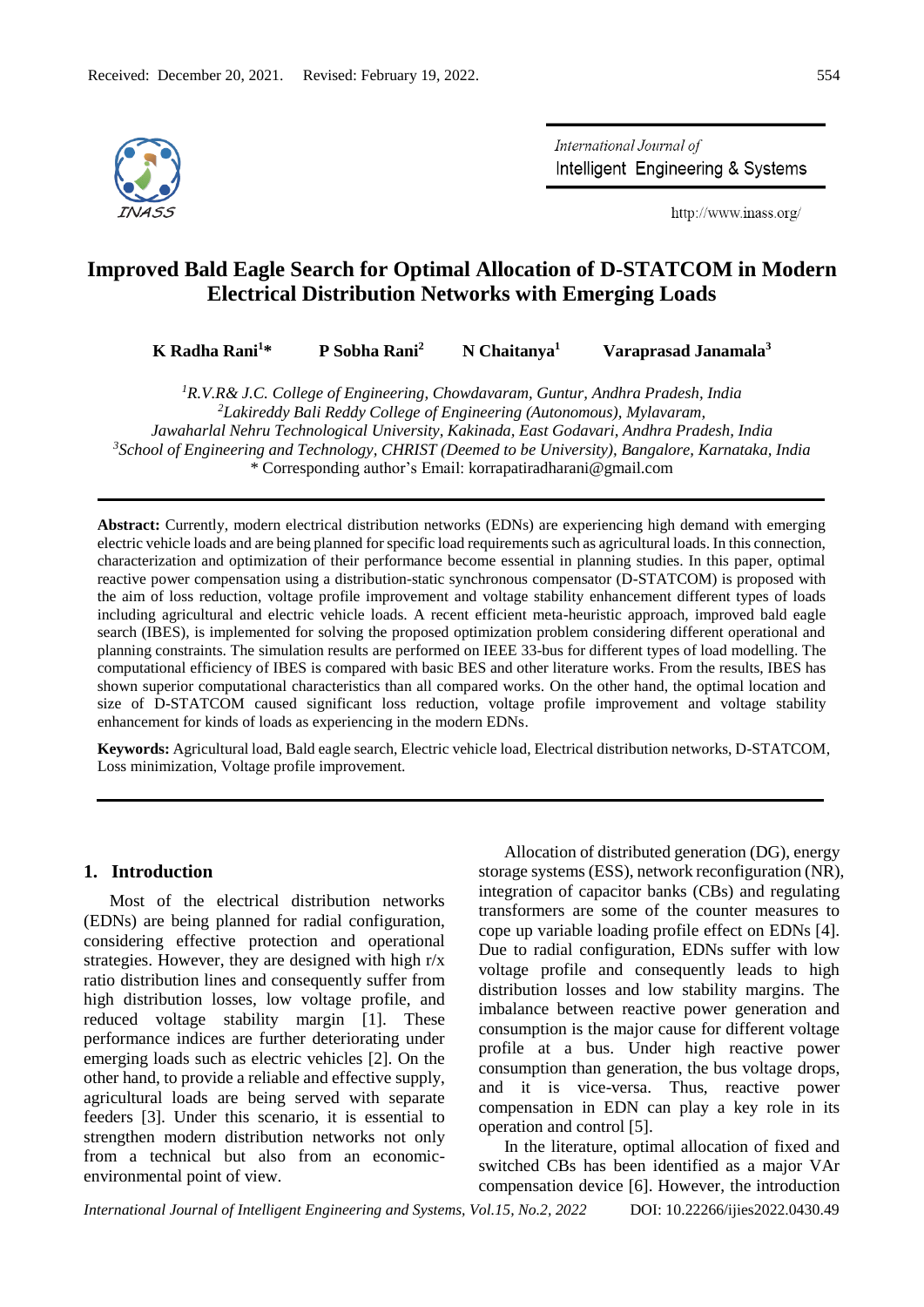of flexible AC transmission systems (FACTS) devices to the distribution systems has changed the control of EDNs dramatically [7]. Distribution-static synchronous compensator (D-STATCOM) is one such shunt compensation FACTS device designed suitably for EDNs [8]. Different researchers are focused on D-STATCOM controls for improvement in EDNs' performance. However, the effectiveness of D-STATCOM can be realized significantly when it is integrated in the networks optimally. Identification of potential location and its size is a complex non-linear optimization problem by considering multiple objectives, operational constraints with continuous and discrete variables. Thus, the problem of optimal allocation of D-STATCOM in EDNs is solved by many techniques broadly analytical, sensitivity analysis and heuristic methods [9]. Some of such recent works are reviewed here.

In [10], different sensitivity indices are proposed for identifying optimal location of D-STATCOM in meshed distribution network and its sizing is determined in a repeated approach by aiming loss minimization, voltage profile improvement, voltage stability margin enhancement, cost of energy loss and savings considering seasonal loads and their growth scenarios. A similar kind of D-STATCOM allocation approach based on new voltage stability index (NVSI) can be seen in [11], which is solved for loss minimization and annual energy savings considering different types of load models. Though the proposed stability index (PSI) [10] shown better results than other stability indices adopted from literature, the solution methodology proposed in [10, 11] needs lot of computational time due to the need of repetitive load flow for each step increment in size. To contrast these work, genetic algorithm (GA), a well-known and one of the highly adopted heuristic approaches for various engineering optimization problems is adopted for solving the simultaneous allocation of different types of DGs and D-STATCOM [12]. Considering different load models, the impact of DGs and D-STATCOM is analysed on real and reactive power losses, voltage profile and system power factor in IEEE 75-bus power system. In [13], loss sensitivity factor based reduced search space for locations and then flower pollination algorithm (FPA) is used to deduce optimal location form it while simultaneously determining the sizes of real power type DG and D-STATCOM towards optimization of total cost. In [14], gravitational search algorithm (GSA) based multi-objective function using real power loss, voltage deviation and annual energy saving cost is formulated and the D-STATCOM optimal location and sizes are determined in radial distribution

networks. In [15], a hybrid whale with grey wolf optimization (WG) is developed for solving the optimal location and sizes of D-STATCOM. In like [10, 11], various stability indices are used in [15] to reduce the search space and thus, achieved good computational characteristics. In [16], voltage stability index (VSI) based optimal location of D-STATCOM with pre-defined size is obtained by analysing its impact on distribution losses, voltage profile and voltage stability margins by extracting effective reactive power redistribution in unbalanced distribution network considering high industrial load growth scenarios. In [17], the optimal location and sizes of D-STATCOM and unified power quality conditioner (UPQC) based on power loss index (PLI) and reduced total distribution losses and the comparative study is concluded that the UPQC is outperformed than D-STATCOM in terms of low distribution losses, improved voltage profile and annual energy cost savings. In [18], stability index (SI) and combined power loss sensitivity (CPLS) index are proposed for optimal locations of D-STATCOM and DG, respectively, and their optimal sizes are evaluated using repeated power flow approach considering different types of load models and load growth scenarios in meshed distribution networks. In [19], highest average voltage fluctuation points over a period of one year, and with greatest positive effect on mitigation of voltage unbalance and annual energy loss cost reduction, the optimal location of D-STATCOM is discussed using realtime Europe distribution networks. In [20], considering minimization of annual energy loss cost and annual investment cost, the optimal location, and sizes of D-STATCOM is proposed using GA with discrete and continuous decision variables considering different type of loads. In [21], optimal allocation of D-STATCOM along with photovoltaic (PV) DGs and NR is solved using multi-objective modified flower pollination algorithm (MO-MFPA) towards loss minimization, voltage profile improvement and voltage stability enhancement in radial distribution networks. In [22], considering D-STATCOM as a reactive power compensator, a modified sine cosine algorithm (MSCA) is employed for solving the optimal allocation of for reduction of loss, voltage deviation and voltage stability index inverse. In [23], multi-objective GA (MOGA) for minimizing total harmonic distortion (THD) and investment cost, the problem of optimal allocation of D-STATCOM is solved in unbalanced non-linear loads integrated distribution network. In [24], modified shuffled frog leaping algorithm (MSFLA) is proposed for solving the simultaneous allocation of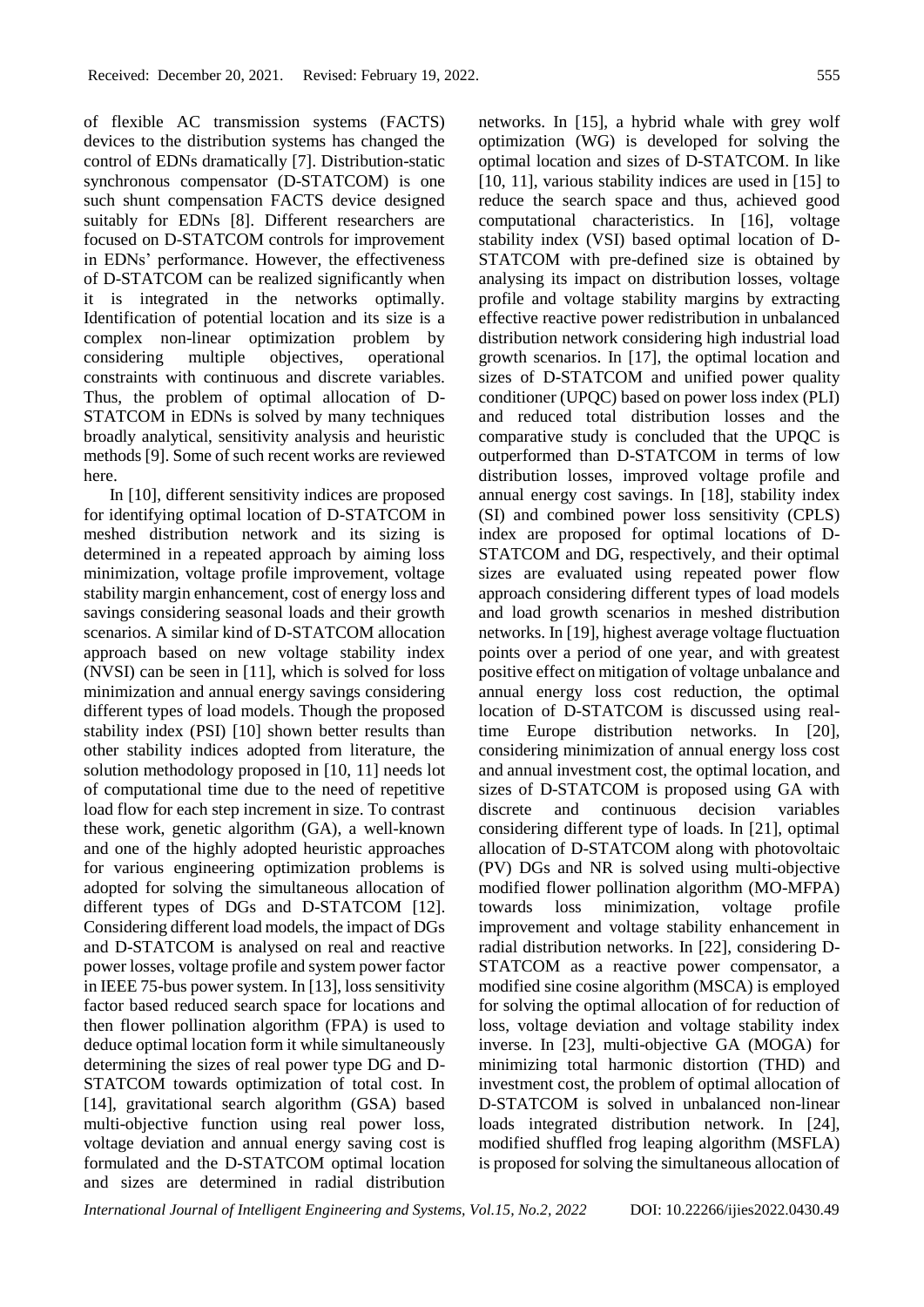

Figure. 1 Schematic diagram of D-STATCOM

DGs and D-STATCOM for loss minimization and voltage stability enhancement in radial distribution networks. In [25], the network losses are modelled using curve fitting technique and later the optimal location along with proper size of D-STATCOM is determined using bat algorithm (BAT).

From these works, many researchers are paid attention on analysis of D-STATCOM impact on EDN performance under different types of loads, loading levels and renewable DGs uncertainty. However, the modern grids are designing for specific loads, such as feeder separation for agricultural loads [3]. Thus, it is important to revise the optimal allocation of D-STATCOM problem considering different type of loads and their composition. On the other side, as highlighted in [26], meta-heuristic approaches are simple and efficient, with less computational efforts to solve complex optimization problems than both analytical and sensitivity analysis-based approaches, this paper introducing a new meta-heuristic algorithm namely bald eagle search (BES) algorithm inspired by hunting behaviour of bald eagle [27]. However, basic BES has slow convergence characteristics due to fixed controlling parameter in search space selection phase. To overcome this, in [28], a dynamic controlling parameter is proposed in improved bald eagle search (IBES) algorithm.

The following are the major contributions of this paper.

- An attempt has been made to determine optimal location and sizes of D-STATCOM considering different emerging types of load models like electric vehicles (EVs) and agricultural along with conventional load models.
- A multi-objective function using distribution losses, voltage profile and voltage stability is presented.

• For the first time, optimal allocation of D-STATCOM problem is solved using IBES and its computational efficiency is compared with literature works.

Rest of the paper is organized as follows: section 2 presents the mathematical modelling of D-STATCOM for load flow study. Section 3 explains the proposed multi-objective optimization problem formulation along with various operational and planning constants. Section 4 describes the concept and mathematical modelling of improved bald eagle optimization algorithm. Section 5 presents the simulation results of proposed methodology and section 6 highlights the major contribution of this research work and future scope.

## **2. Modelling of D-STATCOM**

Static synchronous compensator (STATCOM) is one shunt type of FACTS devices used for reactive power management in transmission system as well as at distribution networks. It is like the rotating synchronous condenser's static equivalent, except it generates/absorbs reactive power at a higher pace due to the absence of moving components. It functions as a static var compensator (SVC), with capacitive or inductive output currents that are regulated to control the bus voltage to which it is linked. In theory, it accomplishes the same voltage regulation as the SVC, but more robustly since, unlike the SVC, its functioning is not hampered by the presence of low voltages. It works well with sophisticated energy storage facilities, allowing for a variety of novel applications such as energy deregulation and network security. D-STATCOM is a FACTS device at distribution network known as D-FACTS that may inject or absorb reactive current at the linked bus. It comprises of a three-phase voltage source converter (VSC)/ current source converter (CSC), a DC capacitor/ DC voltage source/ ESS and an AC filter, which is often connected to the distribution network through a coupling transformer as shown in Fig. 1.

In general, D-STATCOM functions as a synchronized voltage source that can manage the magnitude and angle of AC bus voltages, allowing it to effectively handle active and reactive power exchanges from/to grids by working in either inductive or capacitive mode. However, in this paper, D-STATCOM is believed to solely provide reactive power compensation and to successfully manage grid-bus voltage and consequently reduction in losses, improvement in voltage profile, voltage stability enhancement, reliability, operational cost, reduction of THD and can effectively use for load balance. The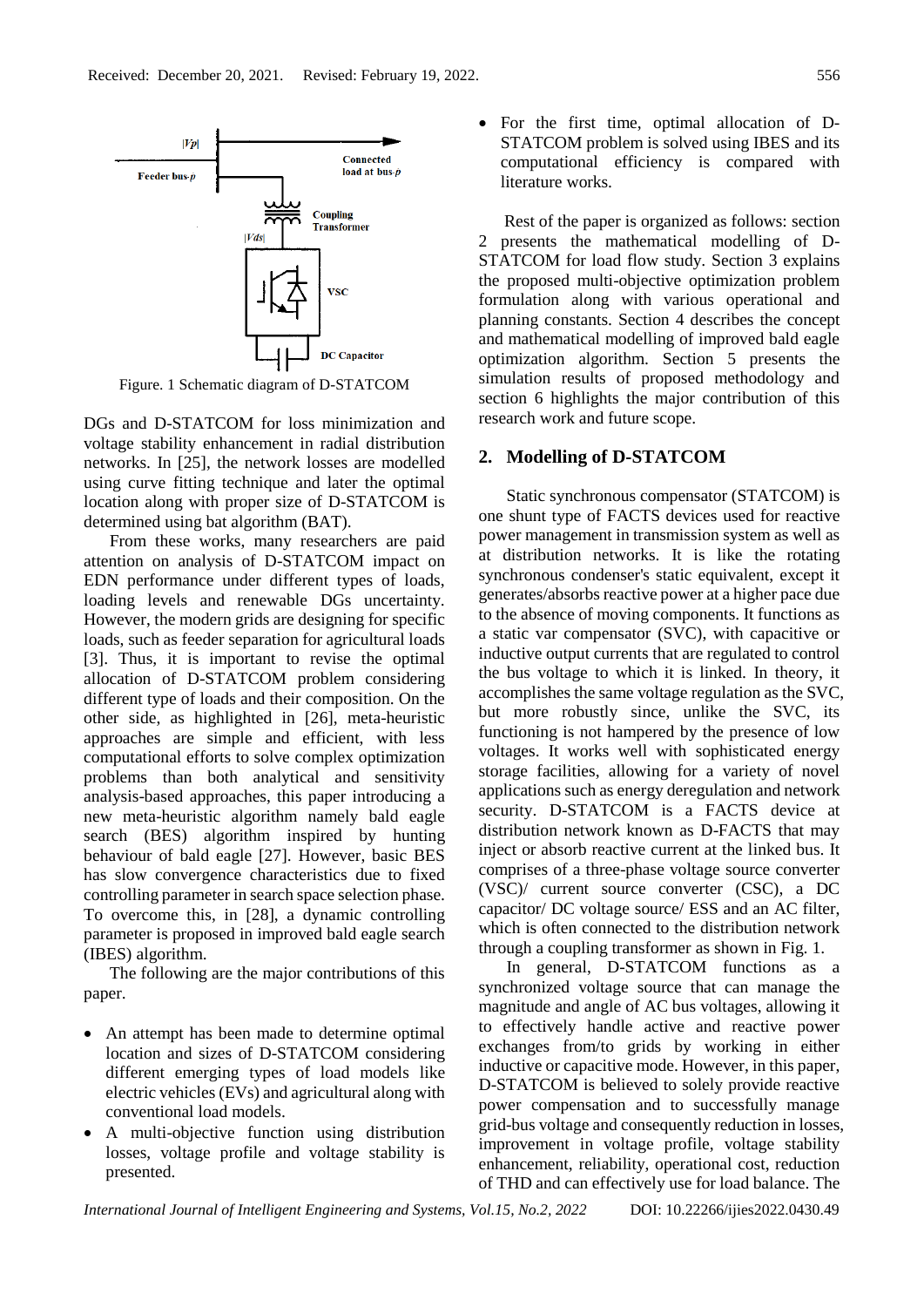schematic diagram of a two-bus distribution branch connected between utility bus-*p* and D-STATCOM bus-*ds*.

The complex power flow from D-STATCOM is determined by,

$$
S_{ds} = P_{ds} + jQ_{ds} = V_{ds}I_{ds}^* = V_{ds} \left(\frac{V_{ds} - V_p}{Z_{ds}}\right)^* (1)
$$

where  $S_{ds}$ ,  $P_{ds}$  and  $Q_{ds}$  are the complex, real and reactive powers at bus- $ds$ , respectively;  $V_{ds}$  and  $I_{ds}$ are the voltage and current of D-STATCOM;  $Z_{ds}$  is the impedance of D-STATCOM includes VSC and transformer;  $V_{ds}$  is the grid-bus voltage.

The following expressions can be obtained for real and reactive power flows form D-STATCOM considering  $V_{ds} = |V_{ds}|(cos\delta_{ds} + j sin\delta_{ds})$  and  $Y_{ds} = 1/Z_{ds} = G_{ds} - jB_{ds}.$ 

$$
P_{ds} = -|V_{ds}| |V_p| [G_{ds} \cos(\delta_{ds} - \delta_p) +
$$
  
\n
$$
G_{ds} \sin(\delta_{ds} - \delta_p)] |V_{ds}|^2 G_{ds}
$$
\n(2)

$$
Q_{ds} = -|V_{ds}|^2 B_{ds} - |V_{ds}| |V_p|
$$
  
\n
$$
[G_{ds} sin(\delta_{ds} - \delta_p) - B_{ds} cos(\delta_{ds} - \delta_p)]
$$
 (3)

where  $Y_{ds}$ ,  $Y_{ds}$  and  $Y_{ds}$  are the admittance, conductance and susceptance of D-STATCOM, respectively;  $\delta_{ds}$  and  $\delta_p$  are the load angles of bus*ds* and *p*, respectively.

For simplification, considering D-STATCOM is a lossless device, i.e.,  $G_{ds} = 0$  and  $\delta_{ds} \approx \delta_p$ , then Eq. (2) and Eq. (3) becomes as follows:

$$
P_{ds} = 0 \& Q_{ds} = -|V_{ds}|^2 B_{ds} + |V_{ds}| |V_p| B_{ds} \tag{4}
$$

According to Eq. (4), under ideal conditions, D-STATCOM cannot be able to provide active power support to the utility. Also, it can generate reactive power to the grid if  $|V_n| > |V_{ds}|$  for which  $Q_{ds}$ becomes negative. On the other hand, it absorbs reactive power from grid if  $|V_p| < |V_{ds}|$  for which  $Q_{ds}$  becomes positive.

In case, if D-STATCOM equipped with any ESS in place of capacitor, then by controlling its voltage angle  $\delta_{ds}$ , it is possible to exchange real power flows from/to the utility. The permissible range is  $[0^0, 180^0]$ .

# **3. Problem formulation**

The literature focuses on loss reduction, voltage profile improvement, and voltage stability enhancement as the main technological goals. Total cost reduction. In this research, the optimal allocation of D-STATCOM problem is solved for technical benefits and economic benefits separately.

## **3.1 Objective function**

A multi-objective optimization problem defined in Eq. (5) is framed using real power loss, voltage deviation and overall stability index, mathematically given by,

$$
OF = P_{loss} + VD + VSI \tag{5}
$$

$$
P_{loss} = \sum_{k=1}^{nbr} I_k^2 r_k \tag{6}
$$

$$
VD = \frac{1}{nb} \sum_{i=1}^{nb} \sqrt{1 - |V_i|^2} \tag{7}
$$

$$
VSI = min \{ |V_p|^4 - 4(x_k P_q - r_k Q_q)^2 - 4(r_k P_q + x_k Q_q) |V_p|^2, \forall q = 2 : nb \}
$$
\n(8)

## **3.2 Operational constraints**

A solution to the suggested OF is found by considering the following bus voltage magnitude constraint, branch thermal limit, D-STATCOMs reactive power capacity limits, given by Eqs. (9–11), respectively.

$$
|V_i|^{min} \le |V_i| \le |V_i|^{max}; \ \forall i = 1:nb \tag{9}
$$

$$
S_k = S_k^{max}; \ \forall k = 1: nbr \tag{10}
$$

$$
\sum_{k=1}^{nds} Q_{ds,k} \ll \sum_{i=1}^{nb} Q_{d,i} \tag{11}
$$

where  $P_{loss}$ , VD and VSI are the total distribution losses, average voltage deviation w.r.t. substation bus voltage magnitude and overall system voltage stability index (i.e., maximum of all bus indices) at a specific time, respectively;  $k$  is the branch index connected between buses *p* and *q*;  $S_k$ ,  $S_k^{max}$   $I_k$ ,  $r_k$  and  $x_k$  are the apparent power flow and its maximum limit, current flow, resistance and reactance of branch-*k*, connected between bus-*p* and bus-q, respectively;  $P_q$  and  $Q_q$  are the real and reactive power loads at bus-*q*, respectively;  $|V_i|$ ,  $|V_i|^{min}$  and  $|V_i|^{max}$  are the voltage magnitude of bus-*i*, and its minimum and maximum limits, respectively;  $Q_{ds,k}$  and  $Q_{d,i}$  are the reactive power injection by D-STATCOM bus-*k*, and reactive power load at bus-*i*, respectively; *nb*, *nbr*, and *nds* are the number of buses, number of branches, number of D-STATCOMs in the network, respectively.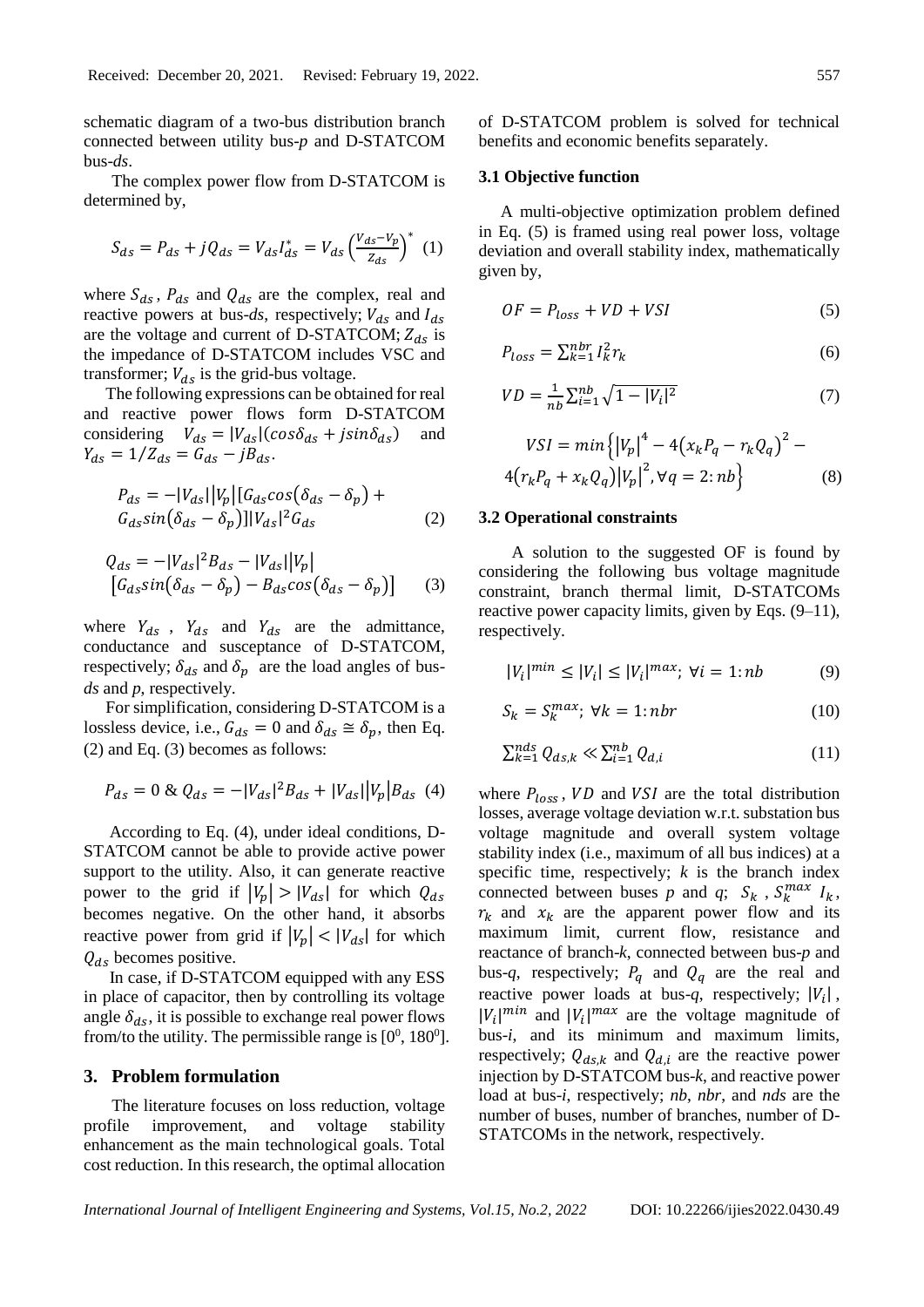## **4. Proposed solution methodology**

Alsattar, H.A et al. introduced a new metaheuristic optimization algorithm called bald eagle search (BES) in 2020, which was inspired by the hunting behavior of bald eagles while searching for prey such as fish [27]. The BES optimization process is divided into three stages: selecting space from the air, searching extensively in space, and finally swooping down on the selected prey.

#### **4.1 Bald eagle search algorithm**

In the first selection stage, the search space is randomly selected by blades using their previous search knowledge, as given by,

$$
l_{i,new} = l_{best} + \tau \times r(l_{mean} - l_i)
$$
 (12)

Here  $r$  is a random number between 0 and 1;  $l_{i}$ <sub>new</sub> and  $l_i$  are the new and current search locations, respectively;  $l_{best}$  is the current best location chosen by bald eagle;  $l_{mean}$  is the mean of all earlier hunting search spaces and indicates the absorption of all information towards that location;  $\tau$  is the controlling parameter of BES for changing eagles location.

In the second stage, the eagle moves in a spiral shape to speed up the search for prey in the previously specified search zone. The best location for swooping up is expressed by,

$$
l_{i,new} = l_i + y_i(l_i - l_{i+1}) + x_i(l_i - l_{mean})
$$
 (13)

$$
x_i = \frac{x r_i}{\max(|xr|)} \& y_i = \frac{y r_i}{\max(|xr|)}\tag{14}
$$

$$
xr_i = r_i \times \sin(\theta_i) \&\ yr_i = r_i \times \cos(\theta_i) \tag{15}
$$

$$
\theta_i = a \times \pi \times rand \& r_i = \theta_i + R \times rand \quad (16)
$$

where  $a$  is a parameter that ranges from 5 to 10 for selecting the corner between point searches in the centre point, and  $R$  is a parameter that ranges from 0.5 to 2 for determining the number of search cycles.

In the last swooping stage, eagle starts moving towards prey in a swing movement as expressed by,

$$
l_{i,new} = rand \times l_{best} + x_{1i}(l_i - c_1 l_{mean}) ++ y_{1i}(l_i - c_2 l_{best})
$$
 (17)

where  $c_1$  and  $c_2$  exists between [1, 2].

$$
x_{1i} = \frac{x r_{1i}}{max(|xr|)} \& y_{1i} = \frac{y r_{1i}}{max(|xr|)}
$$
 (18)

$$
xr_{1i} = r_i \times sinh(\theta_i) \&\ yr_{1i} = r_i \times cosh(\theta_i)
$$
\n(19)

$$
\theta_i = a \times \pi \times rand \& r_i = \theta_i \tag{20}
$$

#### **4.2 Improved bald eagle search algorithm**

In the basic BES, the range of controlling parameter  $\tau$  is defined between 1.5 and 2. Thus, it has a slow convergence rate due to the use of a fixed controlling parameter in the search space selection. To address this, the improved bald eagle search (IBES) method [28] introduces an adaptive control parameter for achieving good search characteristics in both the exploration and exploitation phases.

$$
\tau = \left[1.5 \times \frac{(k_{max} - k + 1)}{k_{max}}\right] \tag{21}
$$

where  $k$  and  $k_{max}$  are the present iteration count and number of maximum iterations, respectively.

# **4.3 Optimization procedure**

The steps involved in IBES for solving the D-STATCOM allocation problem are presented here:

- St. 1) Define number of populations, number of decision variables (i.e., number, location, and sizes of D-STATCOMs), and maximum number of iterations.
- St. 2) Initialize randomly eagles search spaces  $l_i$ and calculate the fitness value of each location using Eq. (5) and store the best location.
- St. 3) Set iteration count  $it = 1$ .
- St. 4) Update the locations using Eq. (12) for basic BES or using both Eq. (12) and Eq. (21) for IBES.
- St. 5) Evaluate the *OF* value for the locations and update best location found in step. 2.
- St. 6) Update the locations using Eq. (13) and evaluate the *OF* value with these new locations.
- St. 7) Evaluate the *OF* value for the locations obtained in St. 5 and update best location found in St. 4.
- St. 8) Update the locations using Eq. (17) and evaluate the OF value with these new locations.
- St. 9) Evaluate the *OF* value for the locations obtained in step. 7 and update best location found in step. 6.
- St. 10) If *k* does not reach maximum, repeat St. 4 to St. 9 else, stop the process.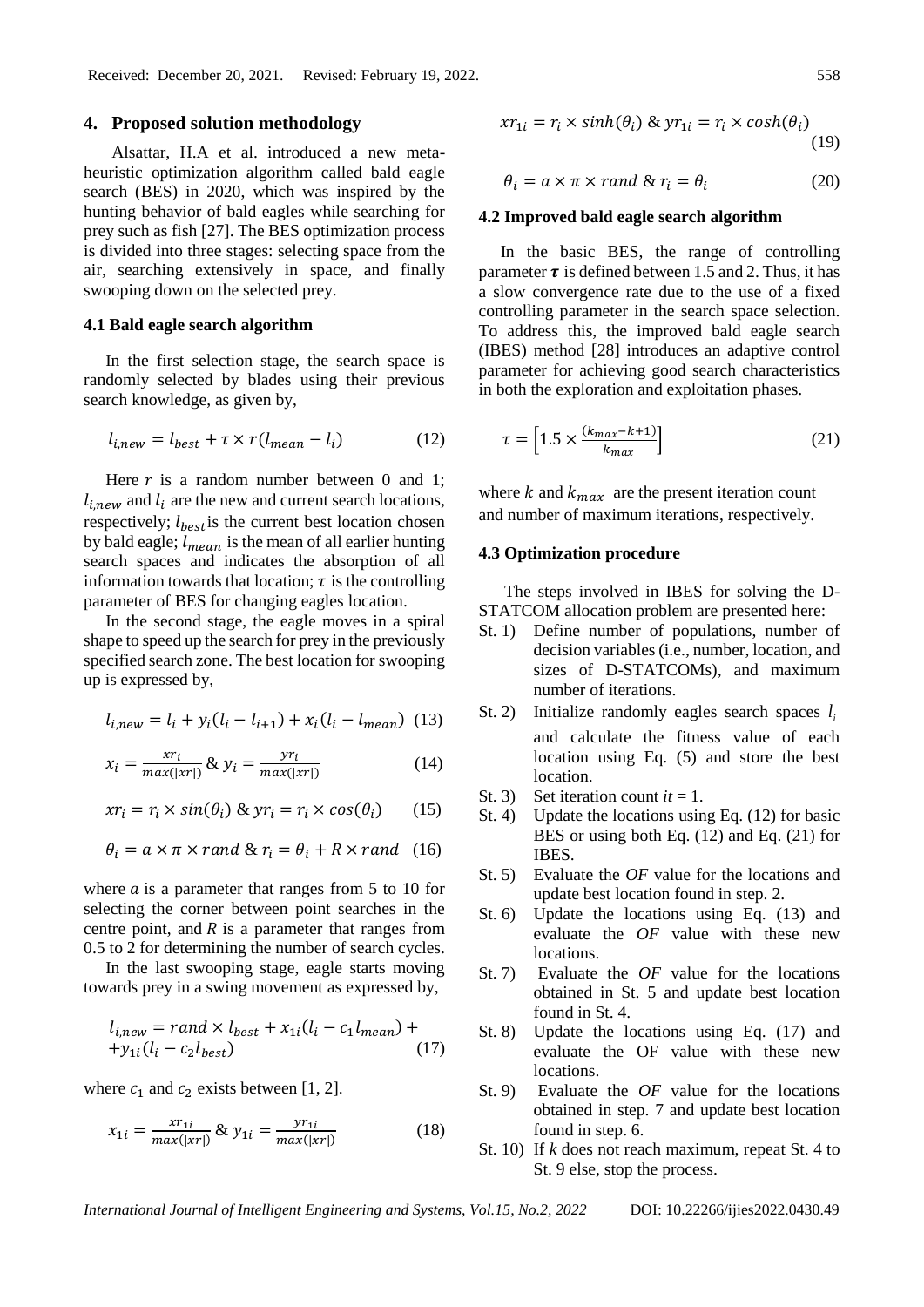Table 1. Results of D-STATCOM size in kVAr and location for different load models using IBES

| Load<br>model | Case # | $P_{load}$<br>(kW) | <b>Q</b> load<br>(kVAr) | <b>D-STATCOM</b><br>Size (bus) | P <sub>loss</sub><br>(kW) | <b>Q</b> loss<br>(kVAr) | VD<br>(p.u.) | <b>VSI</b> |
|---------------|--------|--------------------|-------------------------|--------------------------------|---------------------------|-------------------------|--------------|------------|
| CP            | 1      | 3715.00            | 2300.00                 | -                              | 210.548                   | 142.744                 | 0.0546       | 0.6675     |
|               | 2      | 3715.00            | 1015.00                 | 1285 (30)                      | 150.694                   | 103.462                 | 0.0425       | 0.7075     |
| Residential   |        | 3558.64            | 1875.37                 | $\blacksquare$                 | 164.338                   | 111.022                 | 0.0480       | 0.7044     |
|               | 2      | 3586.77            | 953.89                  | 1220 (30)                      | 133.217                   | 90.833                  | 0.0398       | 0.7303     |
| Industrial    |        | 3683.61            | 1705.06                 | -                              | 167.603                   | 113.407                 | 0.0482       | 0.7022     |
|               | 2      | 3689.04            | 866.26                  | 1265 (30)                      | 141.453                   | 96.497                  | 0.0405       | 0.7270     |
| Commercial    |        | 3466.64            | 1940.30                 | ۰                              | 159.316                   | 107.508                 | 0.0473       | 0.7090     |
|               | 2      | 3510.72            | 999.29                  | 1190(30)                       | 126.854                   | 86.419                  | 0.0392       | 0.7346     |
| EVs           |        | 3322.46            | 1898.50                 |                                | 143.677                   | 96.744                  | 0.0448       | 0.7237     |
|               | 2      | 3386.16            | 1018.49                 | 1150(30)                       | 115.493                   | 78.469                  | 0.0376       | 0.7461     |
| Agriculture   |        | 3699.78            | 2102.68                 | $\overline{\phantom{0}}$       | 193.787                   | 131.262                 | 0.0524       | 0.6796     |
|               | 2      | 3703.10            | 972.51                  | 1275(30)                       | 147.168                   | 100.807                 | 0.0418       | 0.7141     |
| Composite     |        | 3571.73            | 1871.57                 | ۰                              | 165.483                   | 111.820                 | 0.0482       | 0.7033     |
|               | 2      | 3597.16            | 948.24                  | 1225 (30)                      | 134.186                   | 91.513                  | 0.0400       | 0.7295     |

# **5. Results and discussion**

The proposed IBES is implemented in the environment of MATLAB R2021b to obtain the optimal position and size of the D-STATCOM device considering different load models. To evaluate the performance characteristics of the proposed IBES, IEEE 33-bus [29] test system is chosen. Simulations are performed in two cases: 1) without D-STATCOM and 2) with D-STATCOM. The minimum discrete size of D-STATCOM is chosen as 5 kVAr and the maximum is the total kVAr demand of the network. It aims to integrate only one D-STATCOM into the entire network. The maximum number of iterations and the number of populations is chosen as 50.

In this section, D-STATCOM location and sizes are optimized considering different types of load models, namely, residential, industrial, and commercial, and their composition. For the composite load model, 25% residential, 20% commercial, 30% industrial, 10% electric vehicle, and 15% agriculture loads are assumed on each bus. The real and reactive power exponents for different kind of loads are taken from [30-31]. In addition, the performance of the proposed IBES is compared with other literature works considering the constant power load model.

The results of network performance for each type of load are given in Table 1 before and after the integration of D-STATCOM into the network. For the constant power (CP) load model, the network experienced with real and reactive power losses of 210.5484 kW and 142.7439kVAr, respectively. Correspondingly, it has a VD and VSI of 0.0546 and 0.6675, respectively. In addition, the minimum voltage magnitude of 0.9039 at bus-18 is observed.

According to the optimal solution by IBES, the size of D-STATCOM for this load model is obtained as 1285 kVAr at bus-30. Thus, the network performance has improved significantly as follows: Real and reactive power losses are reduced by 150.6942 kW and 103.4624 kVAr, respectively. The voltage profile is improved such that the VD and VSI are decreased to 0.0425 and 0.7075, respectively. On the other hand, the minimum voltage magnitude in the entire network is raised to 0.9171 at bus-18.

Similarly, the results for all other types of load models and the network performance before and after the integration of D-STASTCOM optimally into the network by IBES are given in Table 1. From the results, it can be evident that the D-STATCOM causes the network to improve performance in all aspects, irrespective of load type, if it is properly sized and integrated into the network. The voltage profiles of the network for different load models are given in Fig. 2 and Fig. 3 for before and after integration of D-STATCOM, respectively. From these figures, it can be said that the network voltage profile is smoother with D-STATCOM and thus results for low voltage deviation and improved voltage stability in all types of load models.

Also, the computational efficiency of the proposed IBES is compared with other meta-heuristic algorithms used in the literature. To compare network performance in all its aspects, the load flow is performed for the solution provided by each algorithm in a brute-force technique. The comparison is given in Table 2. From the results, it can be concluded that the proposed IBES outperforms than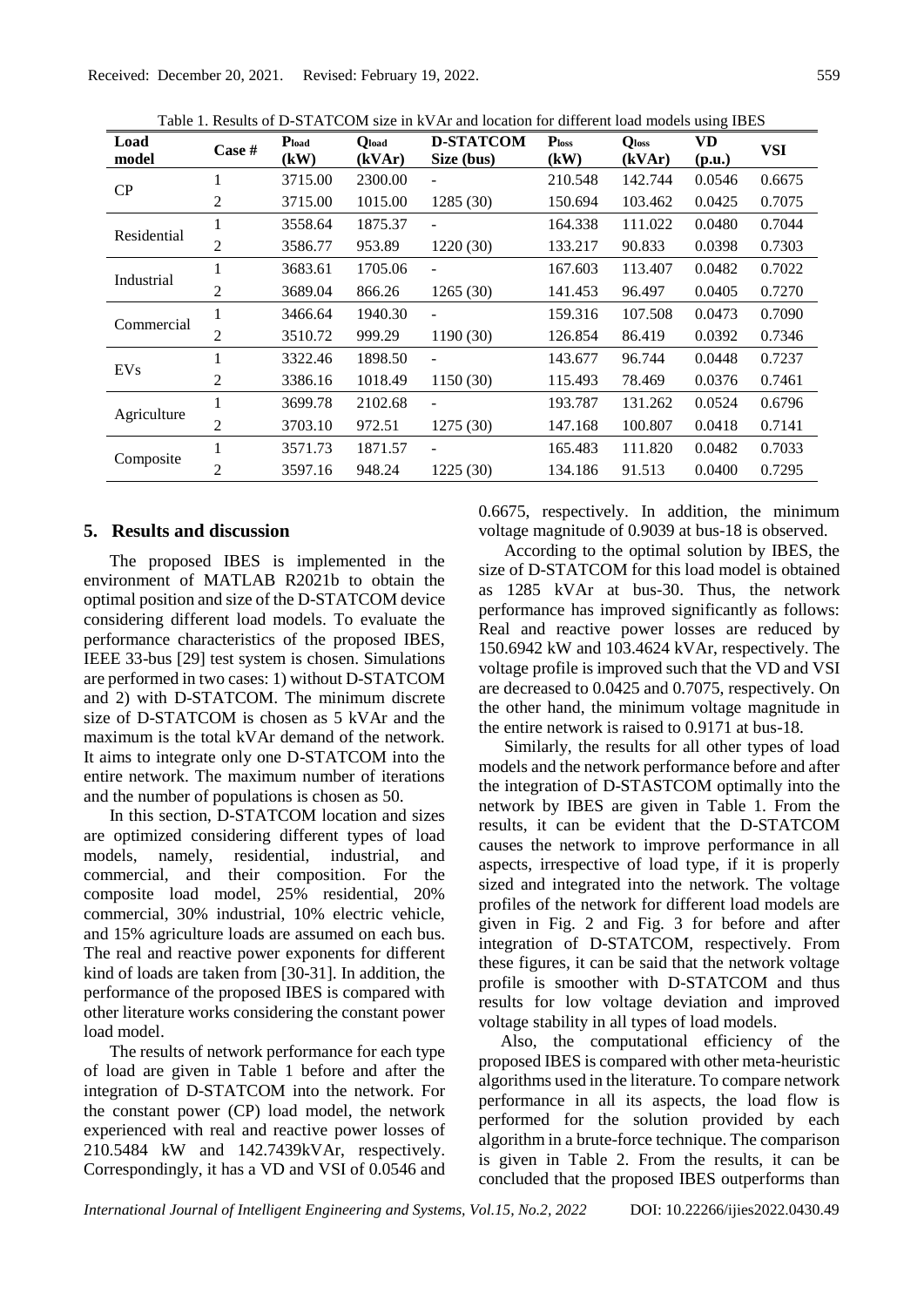Received: December 20, 2021. Revised: February 19, 2022. 560

| <b>Parameter</b>          | <b>Base</b> | <b>D-STATCOM</b> |                 |                 |                 |            |              |  |
|---------------------------|-------------|------------------|-----------------|-----------------|-----------------|------------|--------------|--|
|                           |             | <b>NVSI</b> [11] | <b>GSA</b> [14] | <b>PLI</b> [17] | <b>BAT</b> [25] | <b>BES</b> | <b>IBESA</b> |  |
| $kVAr$ (bus-#)            | -           | 1250(30)         | 927(27)         | 1691 (29)       | 1150 (30)       | 1280 (30)  | 1285 (30)    |  |
| $Ploss$ (kW)              | 210.548     | 150.732          | 169.708         | 155.993         | 151.301         | 150.695    | 150.694      |  |
| Q <sub>loss</sub> (kVAr)  | 142.744     | 103.414          | 177.382         | 108.107         | 103.601         | 103.452    | 103.462      |  |
| $VD$ (p.u.)               | 0.0546      | 0.0428           | 0.0480          | 0.0392          | 0.0437          | 0.0425     | 0.0425       |  |
| $V_{min}$ (p.u.) (bus-18) | 0.9039      | 0.9168           | 0.9132          | 0.9211          | 0.9158          | 0.9171     | 0.9171       |  |
| VSI                       | 0.6675      | 0.7065           | 0.6954          | 0.7197          | 0.7034          | 0.7074     | 0.7075       |  |

Table 2. Comparison of IBES with literature works for constant power load model



Figure. 2 Voltage profile for different types of loads for case 1



Figure. 3 Voltage profile for different types of loads for case 2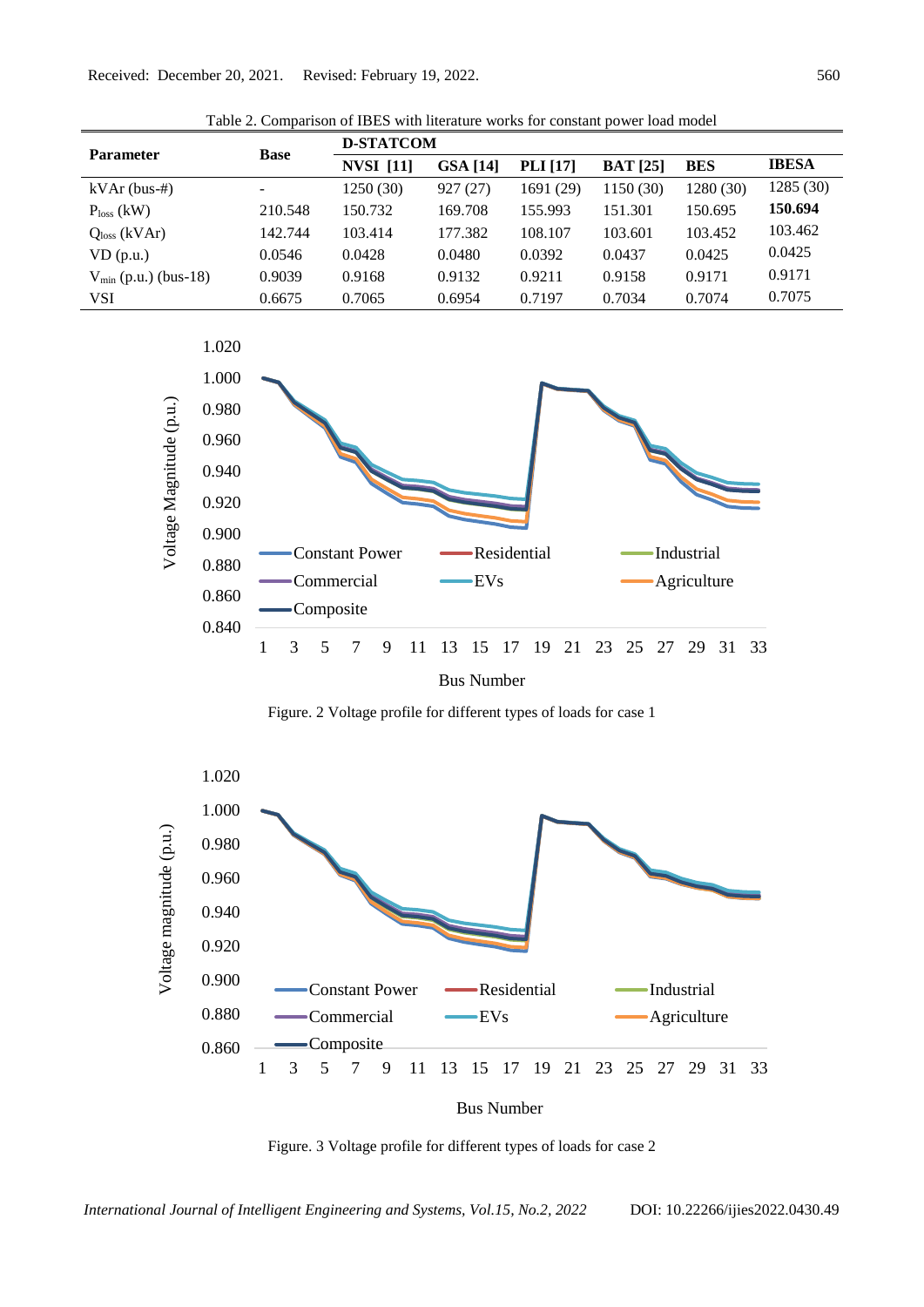NVSI [11], GSA [14], PLI [17], BAT [25] and basic BES by its global solution.

## **6. Conclusion**

In this paper, the optimum reactive power compensation using a distribution-static synchronous compensator (D-STATCOM) is proposed with the purpose of lowering losses, improving voltage profiles, and improving voltage stability for various load models. The suggested optimization problem is solved using improved bald eagle search (IBES), a contemporary efficient meta-heuristic approach that takes into account numerous operational and planning constraints. The IEEE 33-bus was used to simulate the results under many scenarios. In terms of global optima, IBES is compared to literature works and basic BES. As indicated by the global optima that arise, the comparison analysis demonstrates that IBES has superior features in solving challenging non-linear optimization problems with discrete and continuous variables. The proper location and size of D-STATCOM, on the other hand, resulted in significant loss reduction and voltage profile improvement even in contemporary EDNs with a diverse mix of loads such as residential, industrial, commercial, agricultural, and electric vehicle loads. The optimal integration of D-STATCOM in an IEEE 33-bus system results in a 28.43 percent reduction in distribution loss to 150.694 kW from 210.548 kW. The impact of several D-STATCOMs in compact sizes, on the other hand, needs to be examined and considered as a separate study.

# **Conflicts of interest**

The authors declare no conflict of interest.

## **Author contributions**

The supervision, review of work and project administration, has been done by first author. The paper background work, conceptualization, and methodology have been done by second author. The dataset collection and editing draft is prepared by third author. The program implementation, result analysis and comparison, and visualization have been done by fourth author.

# **References**

[1] R. Li, W. Wang, Z. Chen, J. Jiang, and W. Zhang, "A review of optimal planning active distribution system: Models, methods, and future researches", *Energies*, Vol. 10, No. 11, p. 1715, 2017.

- [2] H. S. Das, M. M. Rahman, S. Li, and C.W. Tan, "Electric vehicles standards, charging infrastructure, and impact on grid integration: A technological review", *Renewable and Sustainable Energy Reviews*, Vol. 120, p. 109618, 2020.
- [3] N. Padole, R. M. Moharil and A. Munshi, "Solar Photovoltaic (SPV) Power Plant Connected Agricultural Feeder Performance Analysis", In: *Proc. of 2021 International Conference on Electrical, Computer, Communications and Mechatronics Engineering,* Mauritius, India, pp. 1-7, 2021.
- [4] M. Shaaban, and J. O. Petinrin, "Renewable energy potentials in Nigeria: Meeting rural energy needs", *Renewable and Sustainable Energy Reviews*, Vol. 29, pp. 72-84, 2014.
- [5] A. A. Téllez, G. López, I. Isaac, and J. W. González, "Optimal reactive power compensation in electrical distribution systems with distributed resources", Review. *Heliyon*, Vol. 4, No. 8, p. e00746, 2018.
- [6] M. Resener, S. Haffner, L. A. Pereira, and P. M. Pardalos, "Optimization techniques applied to planning of electric power distribution systems: a bibliographic survey", *Energy Systems*, Vol. 9, No. 3, pp. 473-509, 2018.
- [7] J. M. M. Ortega, E. Acha, S. García, and A. G. Expósito, "Overview of power electronics technology and applications in power generation transmission and distribution", *Journal of Modern Power Systems and Clean Energy*, Vol. 5, No. 4, pp. 499-514, 2017.
- [8] M. Ebeed, S. Kamel, S. H. A. Aleem, and A. Y. Abdelaziz, "Optimal allocation of compensators", *Electric Distribution Network Planning. Power Systems*, pp. 321-353. Springer, Singapore, 2018.
- [9] R. Sirjani, and A. R. Jordehi, "Optimal placement and sizing of distribution static compensator (D-STATCOM) in electric distribution networks: A review", *Renewable and Sustainable Energy Reviews*, Vol. 77, pp. 688-694, 2017.
- [10] A. R. Gupta and A. Kumar, "Optimal placement" of D-STATCOM using sensitivity approaches in mesh distribution system with time variant load models under load growth", *Ain Shams Engineering Journal*, Vol. 9, No. 4, pp. 783-799, 2018.
- [11] A. R. Gupta and A. Kumar, "Impact of various load models on D-STATCOM allocation in DNO operated distribution network", *Procedia Computer Science*, Vol. 125, pp. 862-870, 2018.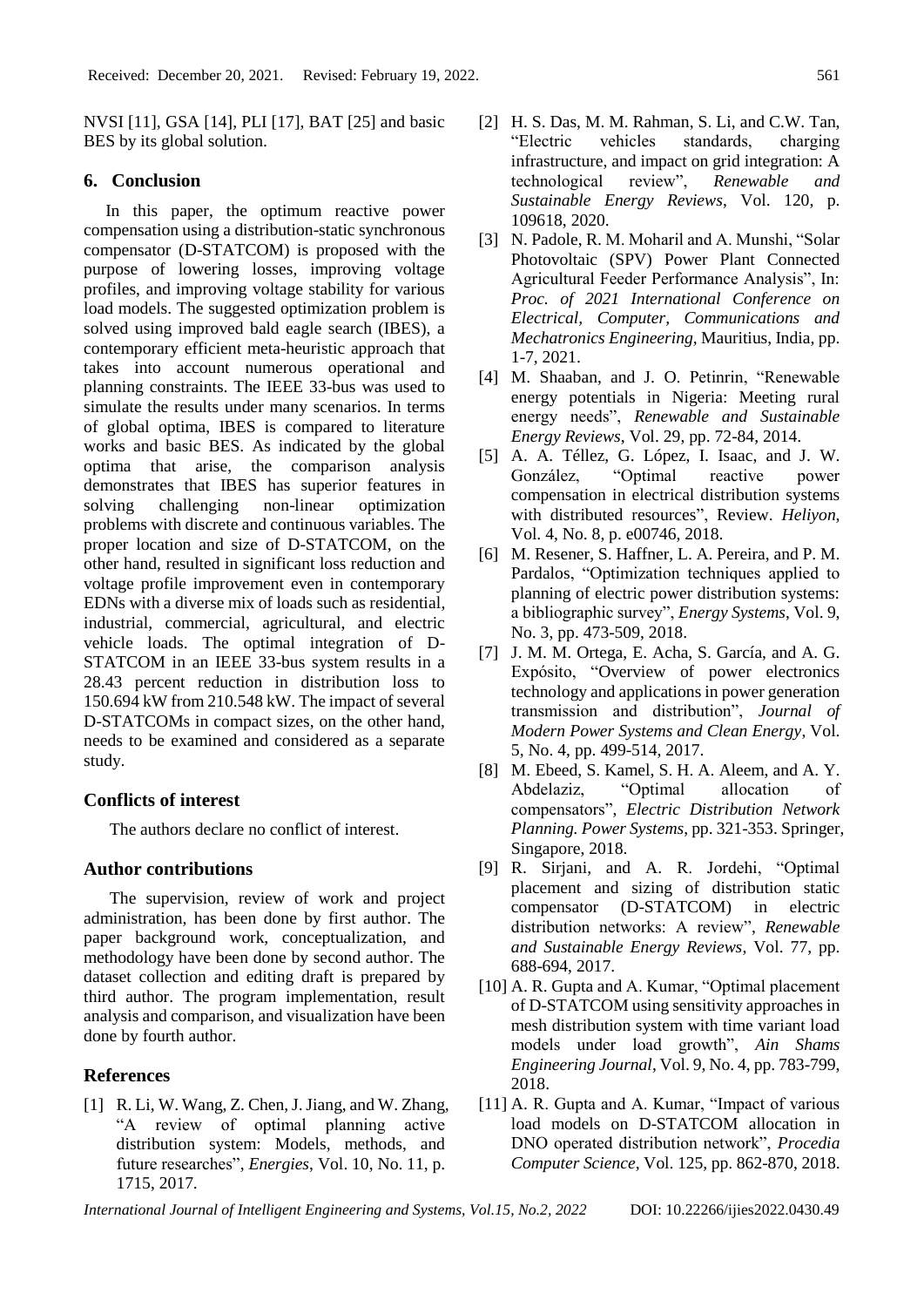- [12] B. Singh and M. K. Yadav, "GA for enhancement of system performance by DG incorporated with D-STATCOM in distribution power networks", *Journal of Electrical Systems and Information Technology*, Vol. 5, No. 3, pp. 388-426, 2018.
- [13] M. V. Bhat and N. Manjappa, "Flower pollination algorithm based sizing and placement of DG and D-STATCOM simultaneously in radial distribution systems", In: *Proc. of 2018 20th National Power Systems Conference*, NIT Tiruchirappalli, India, pp. 1-5, 2018.
- [14] A. K. Arya, A. Kumar, and S. Chanana, "Analysis of distribution system with D-STATCOM by gravitational search algorithm (GSA)", *Journal of the Institution of Engineers (India): Series B*, Vol. 100, No. 3, pp. 207-215, 2019.
- [15] V. Tejaswini and D. Susitra, "Optimal Location and Compensation Using D-STATCOM: A Hybrid Hunting Algorithm", *Journal of Control, Automation and Electrical Systems*, Vol. 32, pp. 1002-1023, 2021.
- [16] A. R. Gupta, and A. Kumar, "Reactive power deployment and cost benefit analysis in DNO operated distribution electricity markets with D-STATCOM", *Frontiers in Energy*, Vol. 13, No. 1, pp. 86-98, 2019.
- [17] A. R. Gupta, and A. Kumar, "Performance analysis of radial distribution systems with UPQC and D-STATCOM", *Journal of The Institution of Engineers (India): Series B*, Vol. 98, pp. 415-422, 2017.
- [18] A. R. Gupta, "Effective Utilisation of Weakly Meshed Distribution Network with DG and D-STATCOM", *Journal of The Institution of Engineers (India): Series B*, Vol. 102, pp. 679- 690, 2021.
- [19] G. Fernández, A. Martínez, N. Galán, J. B. Fuertes, J. M. C. Alba, P. López, S. Stukelj, E. Daridou, A. Rezzonico and D. Ioannidis, "Optimal D-STATCOM Placement Tool for Low Voltage Grids", *Energies*, Vol. 14, No. 14, 4212, 2021.
- [20] C. M. C. Pérez, D. E. T. Rodríguez, O. D. Montoya, and D. A. G. Ramírez, "Optimal Placement and Sizing of D-STATCOM in Radial and Meshed Distribution Networks Using a Discrete-Continuous Version of the Genetic Algorithm", *Electronics*, Vol. 10, No. 12, 1452, 2021.
- [21] S. Ganesh and R. Kanimozhi, "Meta-heuristic technique for network reconfiguration in distribution system with photovoltaic and D-

STATCOM", *IET Generation, Transmission & Distribution*, Vol. 12, No. 20, pp. 4524-4535, 2018.

- [22] M. Ebeed, S. Kamel, and A. R. Youssef, "Optimal Integration of D-STATCOM in RDS by a Novel Optimization Technique", In: *Proc. of 2018 Twentieth International Middle East Power Systems Conference*, Cairo University, Egypt, pp. 638-642, 2018.
- [23] M. H. Nazari, A. Khodadadi, A. Lorestani, S. H. Hosseinian, and G. B. Gharehpetian, "Optimal multi-objective D-STATCOM placement using MOGA for THD mitigation and cost minimization", *Journal of Intelligent & Fuzzy Systems*, Vol. 35, No. 2, pp. 2339-2348, 2018.
- [24] M. Moazzami, G. B. Gharehpetian, H. Shahinzadeh, and S. H. Hosseinian, "Optimal locating and sizing of DG and D-STATCOM using Modified Shuffled Frog Leaping Algorithm", In: *Proc. of 2017 2nd Conference on Swarm Intelligence and Evolutionary Computation*, Kerman, Iran, pp. 54-59, 2017.
- [25] T. Yuvaraj, K. Ravi, and K. R. Devabalaji, "DSTATCOM allocation in distribution networks considering load variations using bat algorithm", *Ain Shams Engineering Journal*, Vol. 8, No. 3, pp. 391-403, 2017.
- [26] H. R. Moshtaghi, A. T. Eshlaghy, and M. R. Motadel, "A comprehensive review on metaheuristic algorithms and their classification with novel approach", *Journal of Applied Research on Industrial Engineering*, Vol. 8, No. 1, pp. 63- 89, 2021.
- [27] H. A. Alsattar, A. A. Zaidan, and B. B. Zaidan, "Novel meta-heuristic bald eagle search optimisation algorithm", *Artificial Intelligence Review*, Vol. 53, No. 3, pp. 2237-2264, 2020.
- [28] A. Ramadan, S. Kamel, M. H. Hassan, T. Khurshaid, and C. Rahmann, "An Improved Bald Eagle Search Algorithm for Parameter Estimation of Different Photovoltaic Models", *Processes*, Vol. 9, No. 7, p. 1127, 2021.
- [29] S. H. Dolatabadi, M. Ghorbanian, P. Siano, and N. D. Hatziargyriou, "An Enhanced IEEE 33 Bus Benchmark Test System for Distribution System Studies", *IEEE Transactions on Power Systems*, Vol. 36, No. 3, pp. 2565-2572, 2020.
- [30] A. Arif, Z. Wang, J. Wang, B. Mather, H. Bashualdo, and D. Zhao, "Load modeling—A review", *IEEE Transactions on Smart Grid*, Vol. 9, No. 6, pp. 5986-5999, 2017.
- [31] V. Janamala and T. K. S. Pandraju, "Static voltage stability of reconfigurable radial distribution system considering voltage dependent load models", *Mathematical*